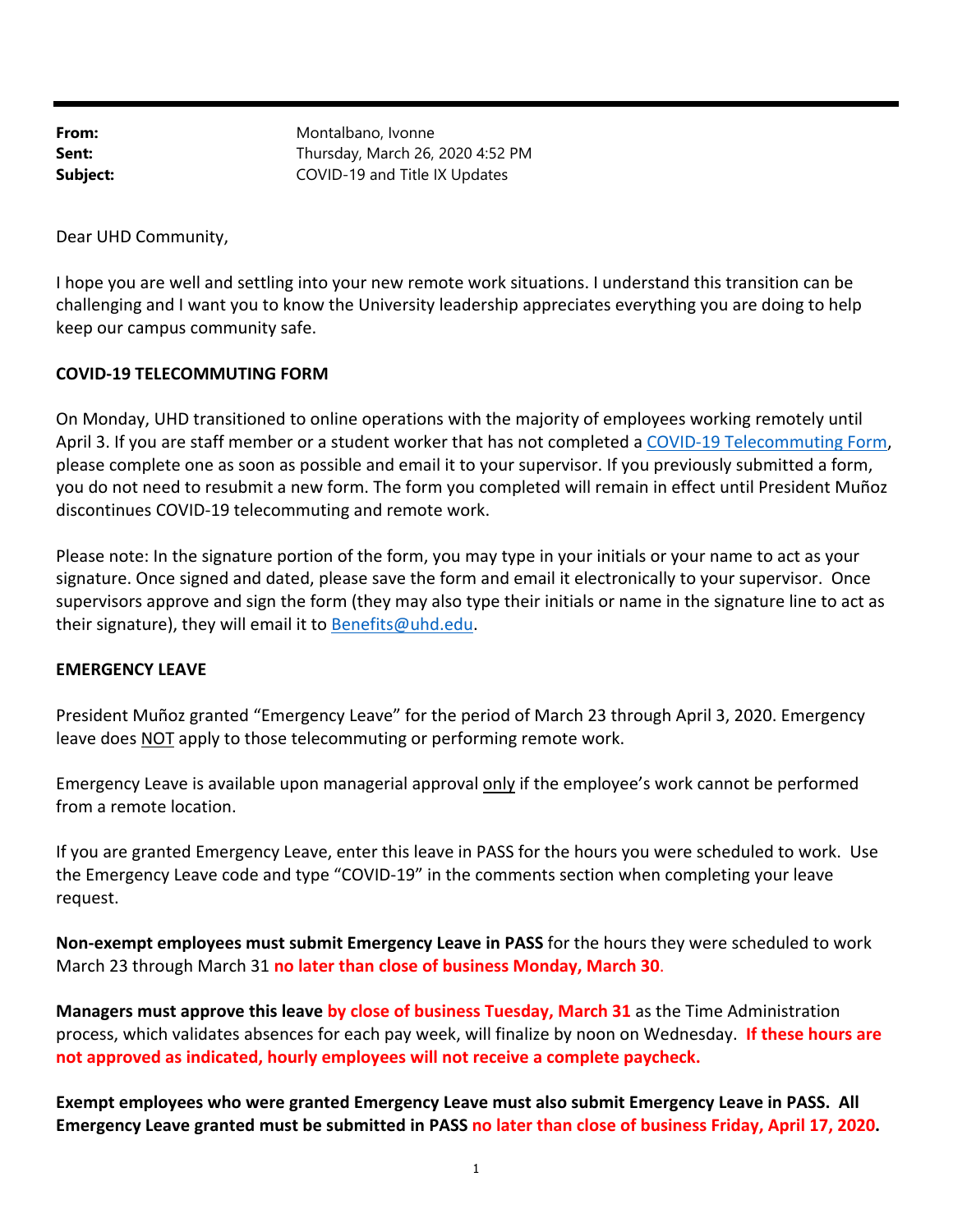Please note: All regular leave types, such as vacation, sick, bereavement, etc. should continue to be used as appropriate and will continue to require supervisory approval.

Additional leave options will be available beginning April 2 with the passing of Federal Emergency Paid Sick Leave and the revised FMLA requirements. Watch for more information regarding these leaves.

## **TITLE IX REPORTING**

Please remember that although many employees are working remotely, we are still required to report sexual misconduct incidents to the Title IX Office. Under the UH‐System Sexual Misconduct Policy, sexual misconduct includes sexual assault, non‐consensual sexual touching, intimate partner violence, sexual harassment, sexual exploitation, sexual intimidation and stalking. In addition to reporting, UHD employees may also need to assist with accommodations for complainants. To report, please use the online reporting form or email TitleIX@uhd.edu.

## **MANDATORY REPORTING TRAINING**

The deadline to complete Mandatory Reporting Training has been extended to April 20, 2020.

This training (SM2008 – FY20 MT: Mandatory Reporting) details your responsibility as a University of Houston System (UHS) employee to report incidents of sexual harassment, sexual assault, dating violence, and/or stalking. This training is NOT part of the Annual Mandatory Training you were required to complete last fall. This new training is required of all UHS employees.

Please remember, you must complete all mandatory training requirements by the published deadline to be in compliance with University of Houston System policies SAM 02.A.11 and SAM 02.A.26.

## **To access TAP and complete the training:**

- 1. Login to the Training Access Portal using your PeopleSoft ID (7-digit employee ID) and password through Chrome or Firefox
- 2. Click on T.A.P. Employee Online Training
- 3. Click on SM2008
- 4. Click on Mandatory Reporting 01/31/2020 12:56 PM and watch video
- 5. Click on SB 212 FAQs 02/17/2020 02:24 PM and review information
- 6. Click on FY20 Mandatory Reporter and complete acknowledgement
- 7. Click Submit

If you need to reset your PeopleSoft password:

- 1. Go to PASS
- 2. Click on Reset Password (below the Sign In button)
- 3. Enter your Employee ID number in the User ID box
- 4. Press Continue
- 5. Enter your birthdate (MMDDYYYY format)
- 6. Click on the Email New Password button